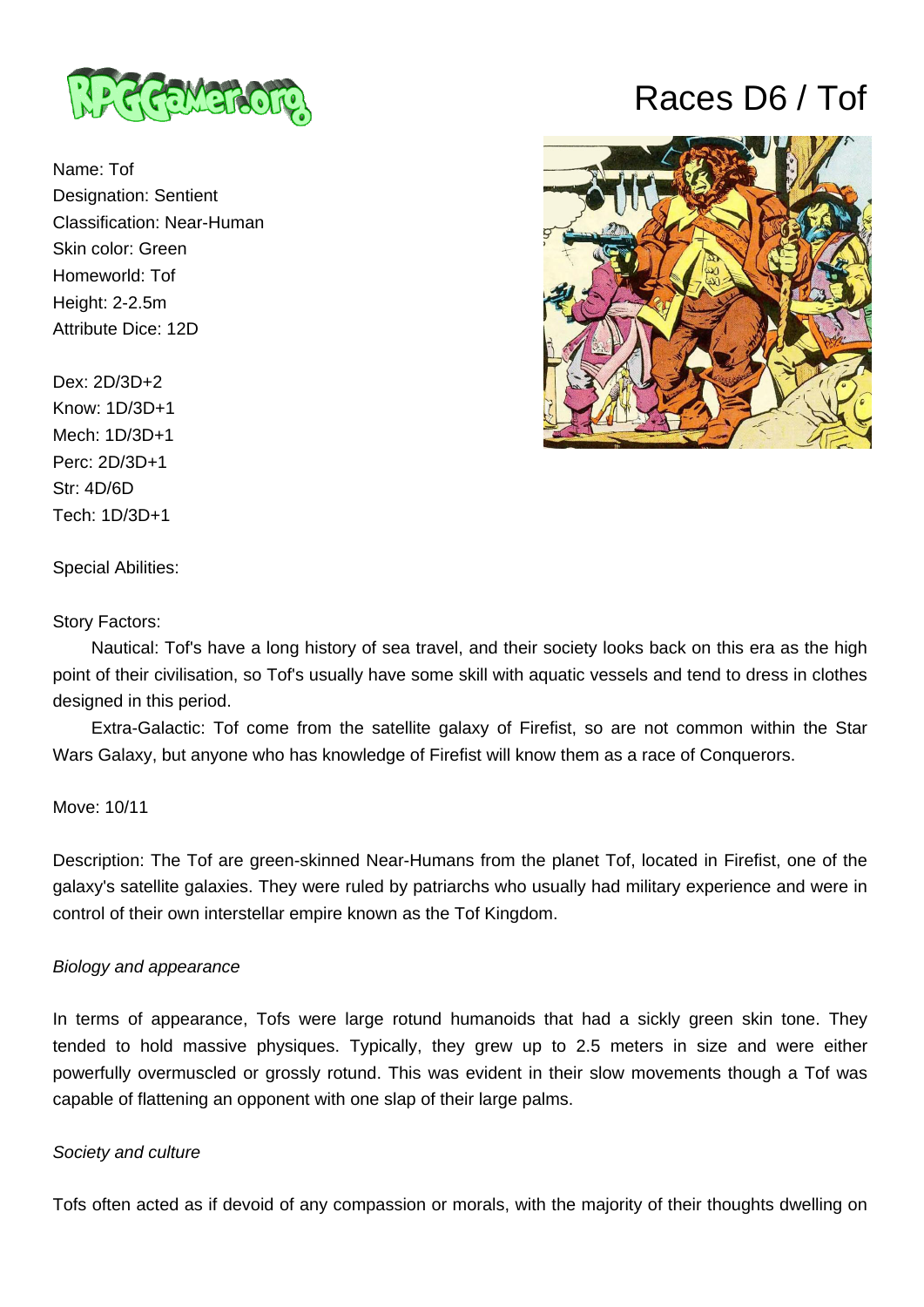the lust for battle. Typically, they were crude and enjoyed rough humor, as well as pleasure in both food and drink. In Tof society, the males dominated their culture, with their females seldom seen and normally kept on-planet. They were typically visited only when a Tof interstellar ship returned to port. Their long stellar voyages meant that Tof males showed a reckless lust towards humanoid females, and they often made unwanted, and sometimes forceful, advances toward attractive women. However, they proved equally vulnerable to feminine flattery.

Their culture was intentionally anachronistic in nature, with the Tofs being opposed to streamlining or functionality, and instead focusing on elaborate appearances and rituals. Among the royalty, clothing tended to be tailored greatcoats with powdered wigs whilst soldiers carried cutlasses and cudgels, and prominently displayed their battle scars. As a Tof climbed the military hierarchy, they began to wear more ornate clothing. Simple low-ranking deckhands wore cloth shirts, leather vests and head-scarves while ship captains were given heavy buccaneer boots, sparkling rings on most fingers, and a waist sash which held both their blaster pistol or a carved club. Since Tofs did not bathe, they tended to cover their odor by way of heavy perfumes, sprayed upon their tunics and boots. Tof starships tended to resemble traditional sailing vessels with curved hulls and energy radiating sails.

Since they were so immersed in their own culture, they saw no need to understand the ways of other species. This mindset was often displayed in their acts of conquest, as they were prone to toppling planetary monuments and crafting grotesque statuary of their own design. Such depictions included those of water nymphs and horn-playing dryads.

## **History**

Much of the development of the Tof civilization remained unknown. The Tofs first established themselves as a seagoing society on their watery homeworld, commonly engaging in piracy and ship-to-ship battles. They considered this period their golden age, but this culture ended due to advancements in their own technology. Years later, however, the Tofs created interstellar spacecraft; this milestone reignited their spirit of piracy. The Tofs soon left their planet and struck out into the "sea of stars", in an attempt to further reclaim their heritage, and adopted intentionally anachronistic styles of dress, speech, and warfare. This reemergence of pirate culture overtook their entire society, and they began to prey upon the other worlds they discovered.

These invasions led to the quick defeats of the masterful Faruun shipbuilders and the cybernetic Maccabree. When the Tofs encountered a species called the Nagai, however, they met a foe who proved to be more difficult to overcome. Millions of Tofs were killed in the invasion of Nagi, yet they finally managed to defeat the Nagai as well. In revenge, they ransacked and desecrated the world, leaving statues to memorialize their triumph across the planet. Ever the roving species, the Tofs quickly forgot their vengeance and moved on to other sources of battle and amusement.

After their loss, the Nagi homeworld remained in the control of the Tofs for around 300 years. However, the Nagai did not take kindly to their status as a conquered people and formed a resistance movement, allying themselves with the Tofs' other defeated foes, such as the Faruun and Maccabree.